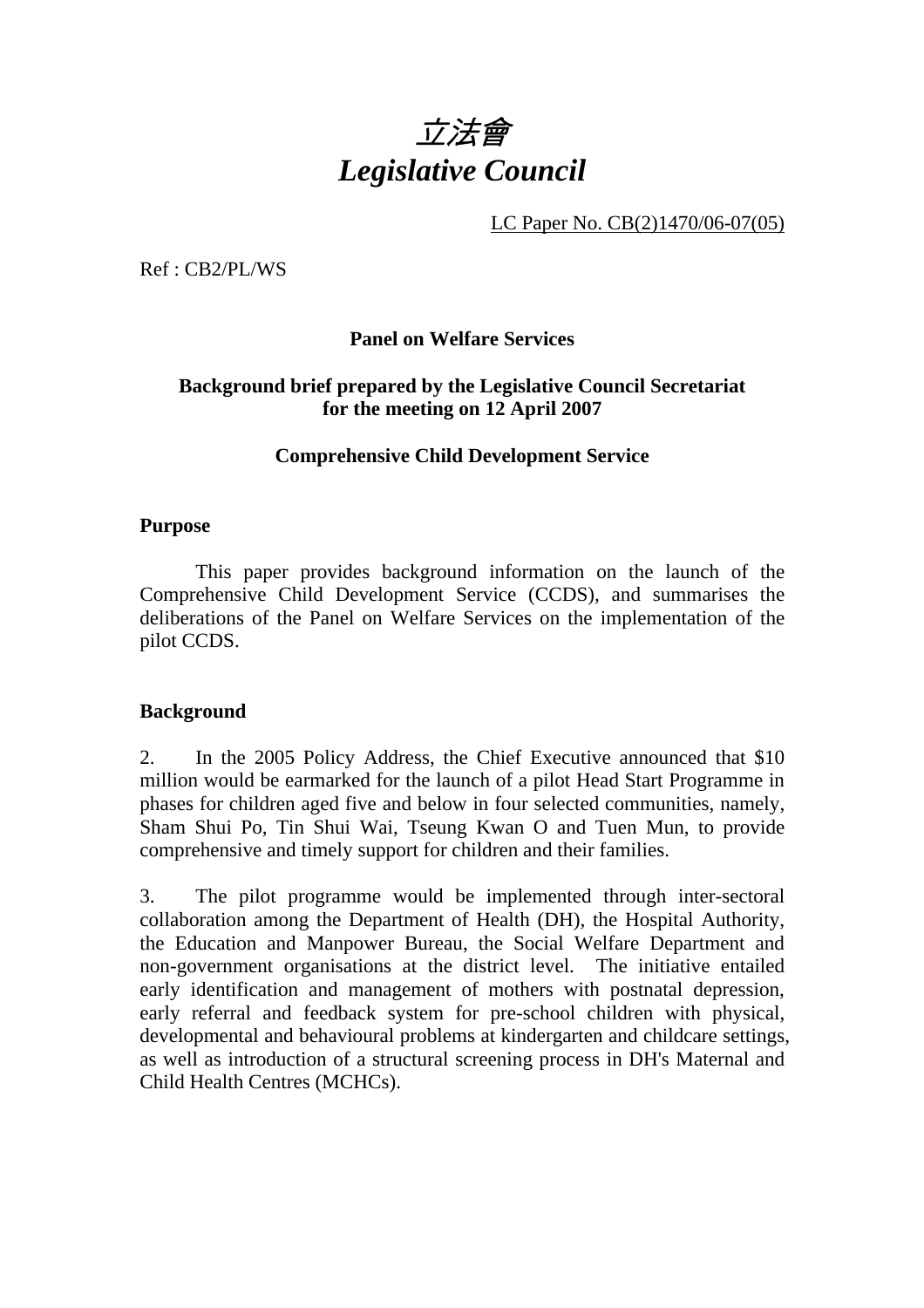## **Pilot Comprehensive Child Development Service**

4. The pilot CCDS (formerly known as the Head Start Programme) for children aged 0 to five and their families was first launched in Sham Shui Po in July 2005. CCDS is a community-based programme. MCHCs, which provide child health services to over 90% of newborn babies and maternal health (antenatal and postnatal) services, are used as the platform to identify the varied needs of children and their families so that appropriate services can be made available to them in a timely manner. Children and/or their family members in need of welfare services are referred to the Integrated Family Service Centres (IFSCs)/Integrated Services Centres (ISCs) for early intervention on the identified psycho-social problems.

5. The service has been extended to Tin Shui Wai, Tuen Mun and Tseung Kwan O since January 2006. Subject to the outcome of the review of the pilot at the end of 2006, the Administration plans to extend in phases CCDS to communities across the territory.

## **Deliberations of the Panel**

6. The Panel on Welfare Services was briefed on the launch of the pilot Head Start Programme/CCDS at the briefings by the Secretary for Health, Welfare and Food on the respective Policy Addresses on 20 January and 17 October 2005 and 13 October 2006. When the subject of child protection was discussed at the Panel's special meeting on 29 June 2006, members were also briefed on the implementation of the pilot CCDS.

7. At the Panel meeting on 29 June 2006, some members pointed out that the pilot CCDS had put more emphasis on the medical, instead of family welfare, perspective. They expressed concern that in the absence of additional resources for the social welfare agencies, the latter would find it difficult to offer prompt follow-up services even if problems were identified in the pilot CCDS. Deputations attending the meeting shared members' views and pointed out that community resources should be mobilised to identify needy families, and outreaching services should be available in MCHCs, child care centres and kindergartens where these families could be easily approached.

8. On the resources for CCDS, the Administration advised that an additional \$20 million had been allocated for the pilot. Consultation had been conducted at different levels on how to improve the pilot CCDS. As to whether the pilot CCDS had resulted in additional caseload for IFSCs and other services, the Administration considered that since CCDS was launched on a pilot basis, a full review of the project including its resource implications would need to be conducted sometime later. However, the experience of the